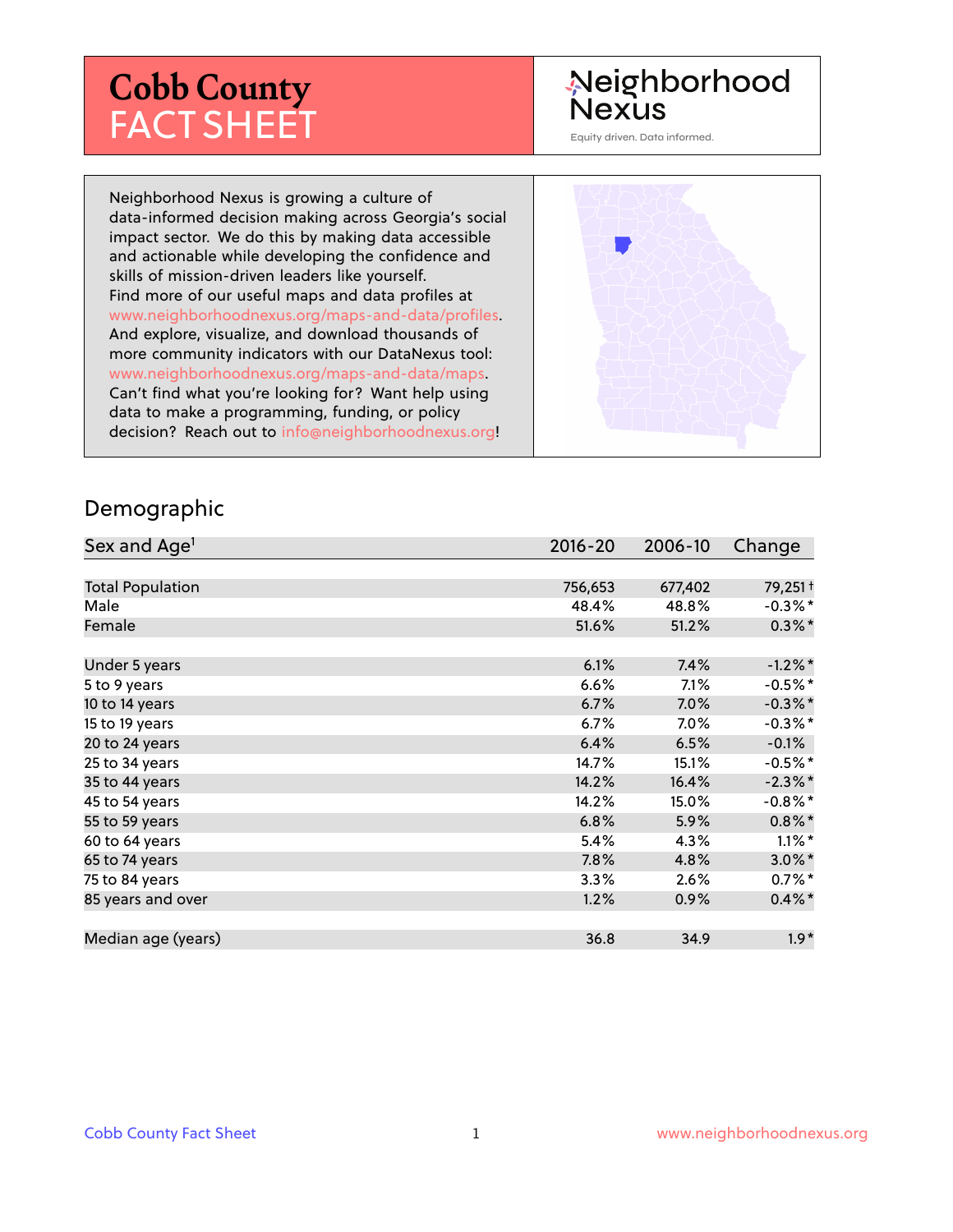# Demographic, continued...

| Race <sup>2</sup>                                            | $2016 - 20$ | 2006-10 | Change      |
|--------------------------------------------------------------|-------------|---------|-------------|
| <b>Total population</b>                                      | 756,653     | 677,402 | 79,251+     |
| One race                                                     | 95.3%       | 98.4%   | $-3.1\%$ *  |
| White                                                        | 57.1%       | 62.8%   | $-5.7\%$ *  |
| <b>Black or African American</b>                             | 27.6%       | 24.2%   | $3.4\%$ *   |
| American Indian and Alaska Native                            | 0.2%        | 0.2%    | 0.0%        |
| Asian                                                        | 5.5%        | 4.4%    | $1.1\%$ *   |
| Native Hawaiian and Other Pacific Islander                   | 0.1%        | 0.1%    | $-0.0%$     |
| Some other race                                              | 4.9%        | 6.7%    | $-1.8\%$ *  |
| Two or more races                                            | 4.7%        | 1.6%    | $3.1\%$ *   |
| Race alone or in combination with other race(s) <sup>3</sup> | $2016 - 20$ | 2006-10 | Change      |
| Total population                                             | 756,653     | 677,402 | 79,251+     |
| White                                                        | 61.1%       | 64.0%   | $-2.9%$ *   |
| <b>Black or African American</b>                             | 29.7%       | 25.0%   | 4.7%*       |
| American Indian and Alaska Native                            | 0.8%        | 0.6%    | $0.2%$ *    |
| Asian                                                        | 6.4%        | 4.9%    | $1.5\%$ *   |
| Native Hawaiian and Other Pacific Islander                   | 0.2%        | 0.1%    | $0.1\%$ *   |
| Some other race                                              | 6.8%        | 7.0%    | $-0.3%$     |
| Hispanic or Latino and Race <sup>4</sup>                     | $2016 - 20$ | 2006-10 | Change      |
| Total population                                             | 756,653     | 677,402 | 79,251+     |
| Hispanic or Latino (of any race)                             | 13.0%       | 11.7%   | $1.3%$ †    |
| Not Hispanic or Latino                                       | 87.0%       | 88.3%   | $-1.3%$ +   |
| White alone                                                  | 51.0%       | 57.8%   | $-6.7%$ *   |
| Black or African American alone                              | 26.8%       | 23.8%   | $3.0\%$ *   |
| American Indian and Alaska Native alone                      | 0.1%        | 0.2%    | $-0.1%$     |
| Asian alone                                                  | 5.4%        | 4.4%    | $1.0\%$ *   |
| Native Hawaiian and Other Pacific Islander alone             | 0.0%        | 0.1%    | $-0.0\%$ *  |
| Some other race alone                                        | 0.5%        | 0.8%    | $-0.3\%$ *  |
| Two or more races                                            | 3.1%        | 1.3%    | $1.8\%$ *   |
| U.S. Citizenship Status <sup>5</sup>                         | $2016 - 20$ | 2006-10 | Change      |
| Foreign-born population                                      | 117,879     | 103,016 | 14,863*     |
| Naturalized U.S. citizen                                     | 48.5%       | 33.9%   | 14.6%*      |
| Not a U.S. citizen                                           | 51.5%       | 66.1%   | $-14.6\%$ * |
| Citizen, Voting Age Population <sup>6</sup>                  | $2016 - 20$ | 2006-10 | Change      |
|                                                              |             |         |             |
| Citizen, 18 and over population                              | 523,077     | 442,047 | 81,030*     |
| Male                                                         | 47.3%       | 47.0%   | 0.4%        |
| Female                                                       | 52.7%       | 53.0%   | $-0.4\%$ *  |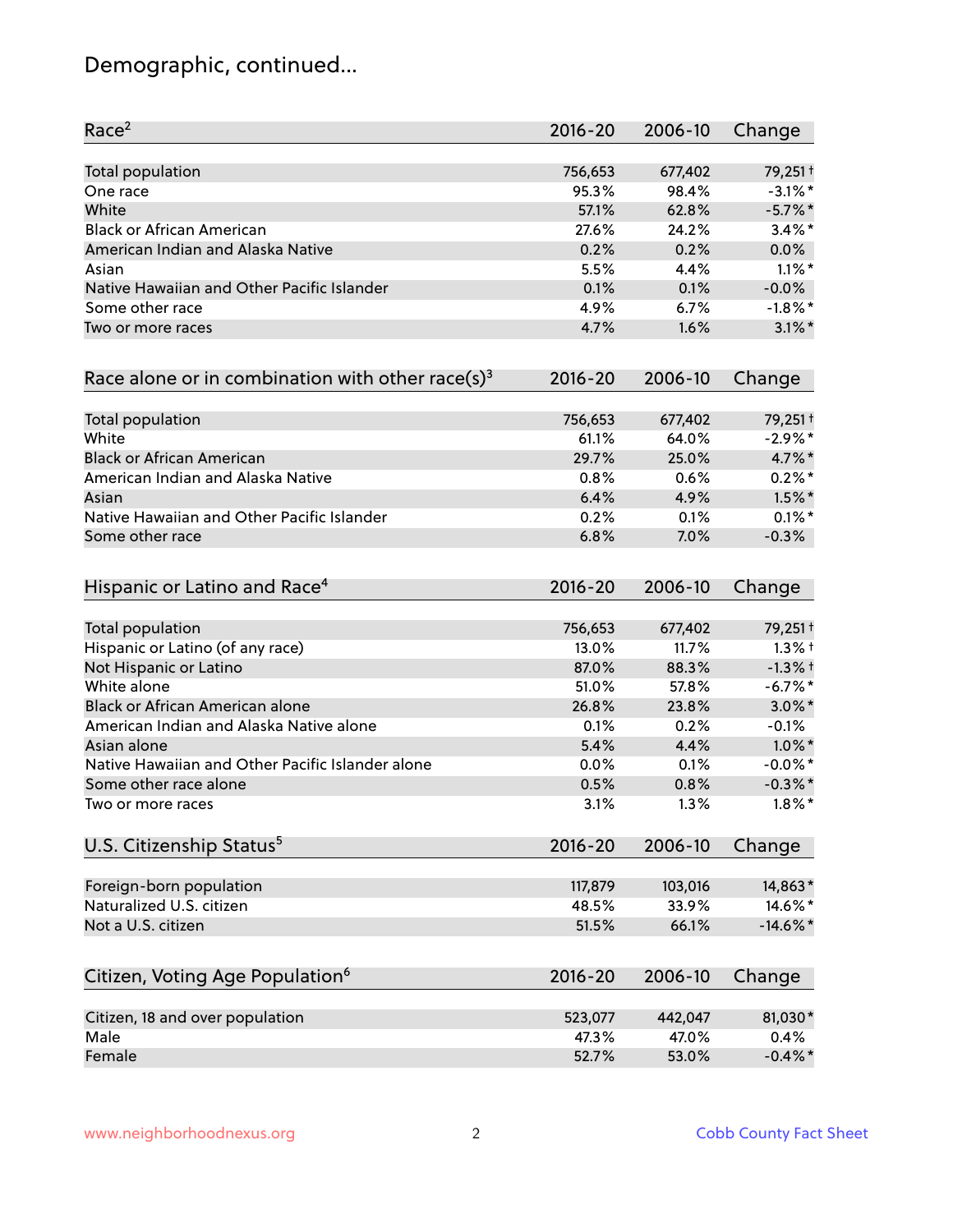#### Economic

| Income <sup>7</sup>                                 | $2016 - 20$ | 2006-10 | Change     |
|-----------------------------------------------------|-------------|---------|------------|
|                                                     |             |         |            |
| All households                                      | 283,359     | 256,741 | 26,618*    |
| Less than \$10,000                                  | 4.2%        | 4.5%    | $-0.3%$    |
| \$10,000 to \$14,999                                | 2.0%        | 3.6%    | $-1.6\%$ * |
| \$15,000 to \$24,999                                | 5.5%        | 7.8%    | $-2.3\%$ * |
| \$25,000 to \$34,999                                | 6.9%        | 9.0%    | $-2.2\%$ * |
| \$35,000 to \$49,999                                | 10.7%       | 12.9%   | $-2.2%$ *  |
| \$50,000 to \$74,999                                | 17.2%       | 18.6%   | $-1.4\%$ * |
| \$75,000 to \$99,999                                | 13.4%       | 13.7%   | $-0.3%$    |
| \$100,000 to \$149,999                              | 18.1%       | 16.6%   | $1.5\%$ *  |
| \$150,000 to \$199,999                              | 10.1%       | 6.9%    | $3.2\%$ *  |
| \$200,000 or more                                   | 11.9%       | 6.4%    | 5.5%*      |
| Median household income (dollars)                   | 80,830      | 65,522  | 15,308*    |
| Mean household income (dollars)                     | 108,658     | 85,962  | 22,697*    |
| With earnings                                       | 85.8%       | 88.6%   | $-2.8\%$ * |
| Mean earnings (dollars)                             | 107,768     | 84,741  | 23,027*    |
| <b>With Social Security</b>                         | 23.2%       | 17.5%   | $5.7\%$ *  |
| Mean Social Security income (dollars)               | 22,267      | 16,521  | 5,746*     |
| With retirement income                              | 17.6%       | 13.7%   | 3.9%*      |
| Mean retirement income (dollars)                    | 29,254      | 24,372  | 4,883*     |
| With Supplemental Security Income                   | 2.8%        | 1.8%    | $1.0\%$ *  |
| Mean Supplemental Security Income (dollars)         | 10,003      | 8,820   | $1,183*$   |
| With cash public assistance income                  | 0.9%        | 1.0%    | $-0.1%$    |
| Mean cash public assistance income (dollars)        | 2,349       | 4,156   | $-1,807*$  |
| With Food Stamp/SNAP benefits in the past 12 months | 6.2%        | 5.1%    | $1.1\%$ *  |
|                                                     |             |         |            |
| Families                                            | 190,378     | 174,158 | 16,220*    |
| Less than \$10,000                                  | 2.4%        | 3.3%    | $-0.9\%$ * |
| \$10,000 to \$14,999                                | 0.9%        | 2.2%    | $-1.2%$ *  |
| \$15,000 to \$24,999                                | 3.8%        | 5.9%    | $-2.1\%$ * |
| \$25,000 to \$34,999                                | 5.2%        | 7.1%    | $-1.9%$ *  |
| \$35,000 to \$49,999                                | 9.2%        | 11.3%   | $-2.1\%$ * |
| \$50,000 to \$74,999                                | 15.4%       | 17.5%   | $-2.1\%$ * |
| \$75,000 to \$99,999                                | 13.5%       | 14.8%   | $-1.3\%$ * |
| \$100,000 to \$149,999                              | 21.0%       | 20.4%   | 0.5%       |
| \$150,000 to \$199,999                              | 12.6%       | 8.9%    | $3.6\%$ *  |
| \$200,000 or more                                   | 16.0%       | 8.4%    | $7.5\%$ *  |
| Median family income (dollars)                      | 99,099      | 78,920  | 20,179*    |
| Mean family income (dollars)                        | 126,866     | 99,658  | 27,208*    |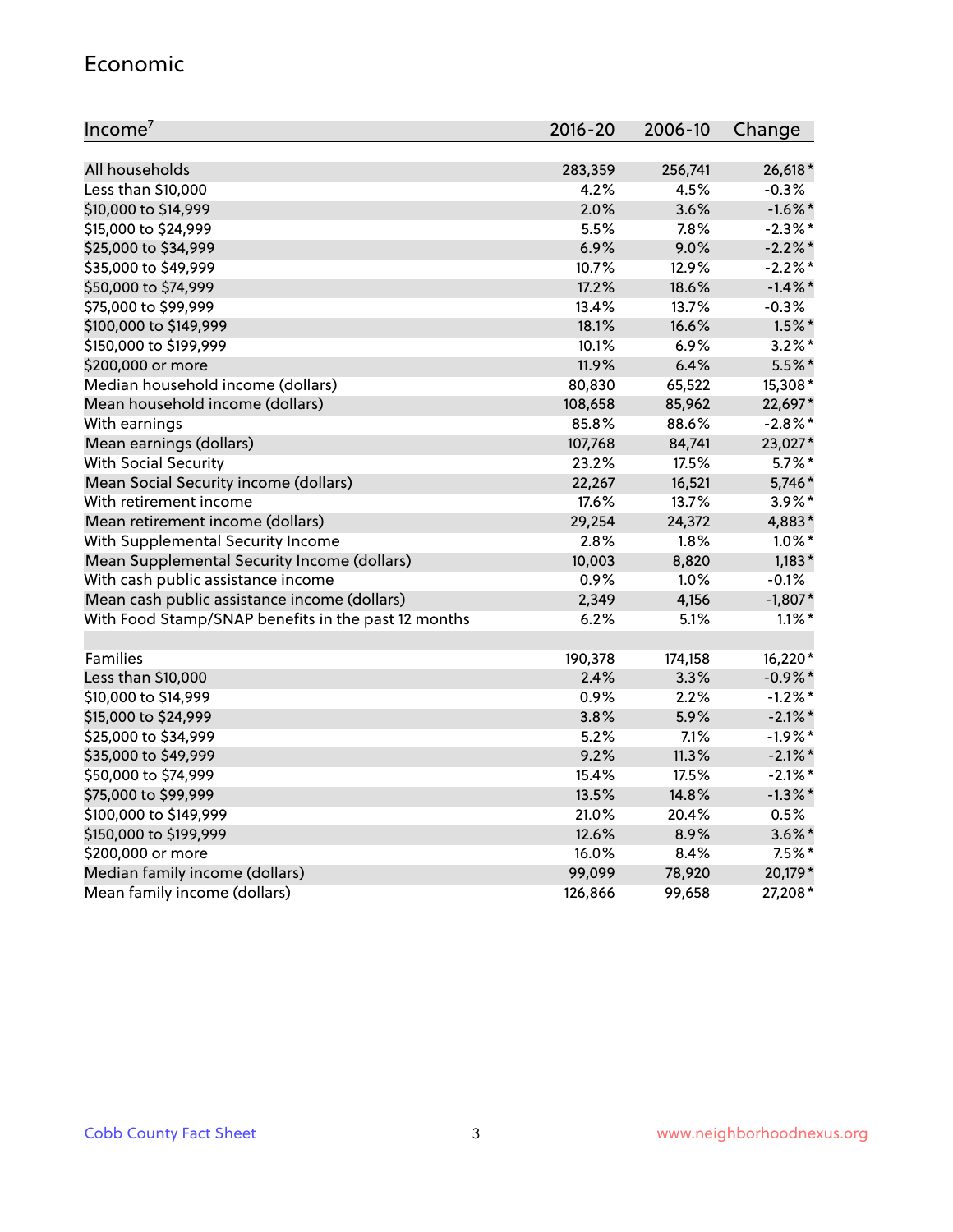#### Economic, continued...

| Income, continued <sup>8</sup>                                        | $2016 - 20$ | 2006-10 | Change      |
|-----------------------------------------------------------------------|-------------|---------|-------------|
|                                                                       |             |         |             |
| Nonfamily households                                                  | 92,981      | 82,583  | 10,398*     |
| Median nonfamily income (dollars)                                     | 51,894      | 42,658  | $9,236*$    |
| Mean nonfamily income (dollars)                                       | 67,776      | 54,303  | 13,473*     |
| Median earnings for workers (dollars)                                 | 42,311      | 35,338  | $6,973*$    |
| Median earnings for male full-time, year-round workers<br>(dollars)   | 62,194      | 55,200  | 6,994*      |
| Median earnings for female full-time, year-round workers<br>(dollars) | 51,498      | 43,367  | $8,131*$    |
| Per capita income (dollars)                                           | 41,480      | 33,110  | 8,370*      |
| Families and People Below Poverty Level <sup>9</sup>                  | $2016 - 20$ | 2006-10 | Change      |
|                                                                       |             |         |             |
| <b>All families</b>                                                   | 5.5%        | 7.6%    | $-2.1\%$ *  |
| With related children under 18 years                                  | 8.3%        | 11.5%   | $-3.2\%$ *  |
| With related children under 5 years only                              | 6.9%        | 11.7%   | $-4.9%$ *   |
| Married couple families                                               | 2.9%        | 3.5%    | $-0.6\%$ *  |
| With related children under 18 years                                  | 4.3%        | 5.1%    | $-0.8\%$ *  |
| With related children under 5 years only                              | 2.4%        | 4.0%    | $-1.6%$     |
| Families with female householder, no husband present                  | 14.5%       | 22.1%   | $-7.6\%$ *  |
| With related children under 18 years                                  | 19.0%       | 28.0%   | $-9.0\%$ *  |
| With related children under 5 years only                              | 26.2%       | 37.9%   | $-11.6\%$ * |
| All people                                                            | 8.6%        | 10.6%   | $-2.0\%$ *  |
| Under 18 years                                                        | 11.1%       | 14.5%   | $-3.4\%$ *  |
| Related children under 18 years                                       | 10.7%       | 14.3%   | $-3.5%$ *   |
| Related children under 5 years                                        | 11.4%       | 17.6%   | $-6.1\%$ *  |
| Related children 5 to 17 years                                        | 10.5%       | 12.9%   | $-2.4\%$ *  |
| 18 years and over                                                     | 7.8%        | 9.3%    | $-1.4\%$ *  |
| 18 to 64 years                                                        | 8.1%        | 9.5%    | $-1.4\%$ *  |
| 65 years and over                                                     | 6.3%        | 7.2%    | $-0.9\%$    |
| People in families                                                    | 6.3%        | 8.7%    | $-2.5%$ *   |
| Unrelated individuals 15 years and over                               | 19.1%       | 19.5%   | $-0.5%$     |
|                                                                       |             |         |             |
| Non-Hispanic white people                                             | 6.1%        | 5.8%    | 0.2%        |
| Black or African-American people                                      | 10.0%       | 15.1%   | $-5.1\%$ *  |
| Asian people                                                          | 4.2%        | 7.5%    | $-3.3\%$ *  |
| Hispanic or Latino people                                             | 18.1%       | 26.1%   | $-8.0\%$ *  |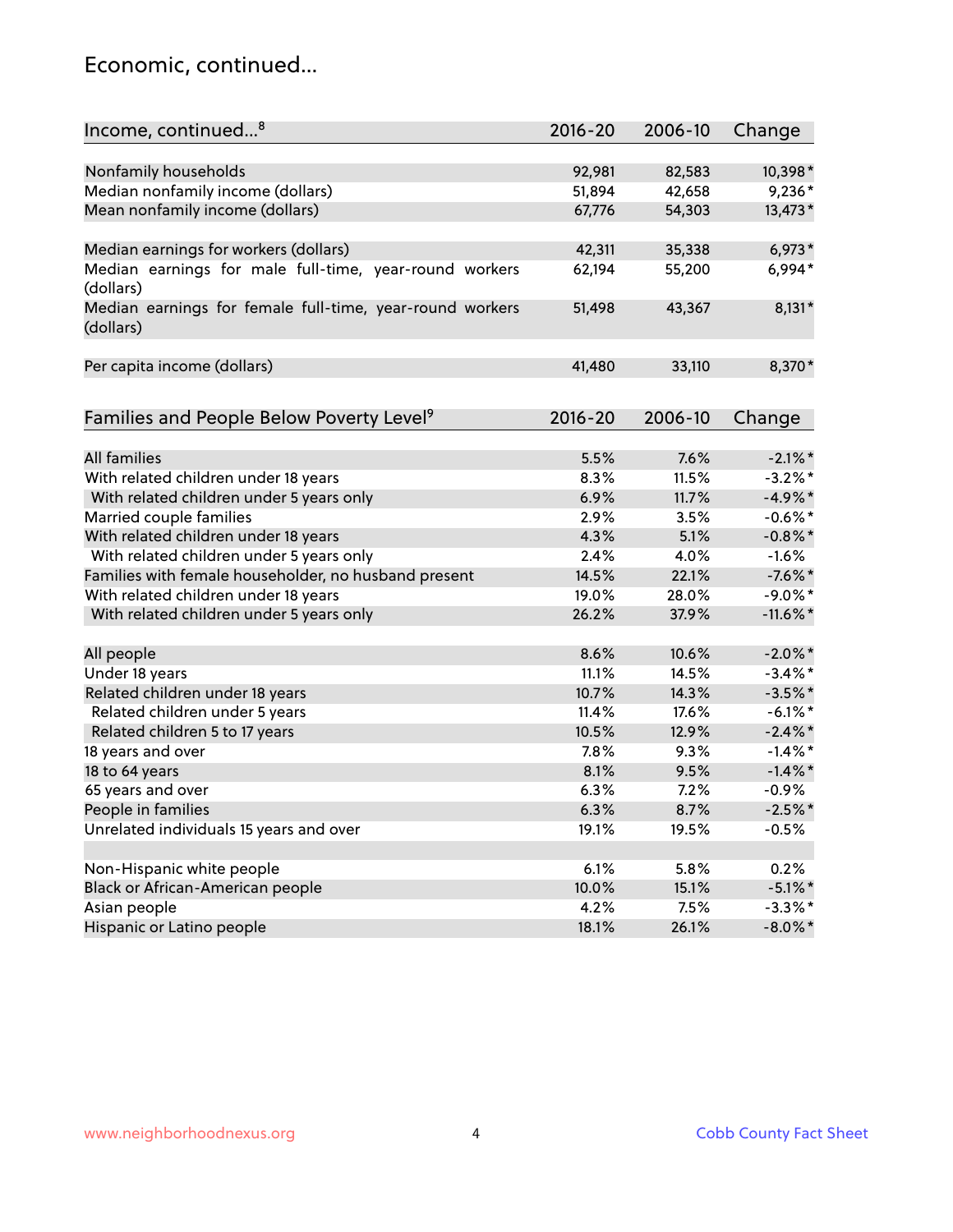# Employment

| Employment Status <sup>10</sup>                                                               | 2010        | 2020    | Change     |
|-----------------------------------------------------------------------------------------------|-------------|---------|------------|
| In Labor Force                                                                                | 414,357     | 380,297 | 380,297    |
| <b>Unemployment Rate</b>                                                                      | 5.9%        | 9.3%    | $-3.4%$    |
| Industry <sup>11</sup>                                                                        | $2016 - 20$ | 2006-10 | Change     |
| Civilian employed population 16 years and over                                                | 396,989     | 351,327 | 45,662*    |
| Agriculture, forestry, fishing and hunting, and mining                                        | 0.2%        | 0.2%    | $0.0\%$    |
| Construction                                                                                  | 6.9%        | 7.9%    | $-0.9\%$ * |
| Manufacturing                                                                                 | 7.6%        | 8.3%    | $-0.7%$ *  |
| Wholesale trade                                                                               | 3.1%        | 4.0%    | $-0.9\%$ * |
| Retail trade                                                                                  | 11.3%       | 11.8%   | $-0.5%$    |
| Transportation and warehousing, and utilities                                                 | 5.3%        | 5.4%    | $-0.1%$    |
| Information                                                                                   | 3.0%        | 3.9%    | $-0.9%$ *  |
| Finance and insurance, and real estate and rental and leasing                                 | 9.1%        | 8.6%    | $0.5%$ *   |
| Professional, scientific, and management, and administrative<br>and waste management services | 17.9%       | 15.7%   | $2.2\%$ *  |
| Educational services, and health care and social assistance                                   | 18.4%       | 18.0%   | 0.4%       |
| Arts, entertainment, and recreation, and accommodation and<br>food services                   | 9.7%        | 8.0%    | $1.6\%$ *  |
| Other services, except public administration                                                  | 4.7%        | 4.7%    | $-0.0%$    |
| <b>Public administration</b>                                                                  | 2.9%        | 3.6%    | $-0.7%$ *  |
| Occupation <sup>12</sup>                                                                      | $2016 - 20$ | 2006-10 | Change     |
| Civilian employed population 16 years and over                                                | 396,989     | 351,327 | 45,662*    |
| Management, business, science, and arts occupations                                           | 47.8%       | 43.6%   | $4.2\%$ *  |
| Service occupations                                                                           | 13.8%       | 13.1%   | $0.7\%$ *  |
| Sales and office occupations                                                                  | 21.8%       | 27.1%   | $-5.3\%$ * |
| Natural<br>resources,<br>construction,<br>and<br>maintenance<br>occupations                   | 7.1%        | 8.2%    | $-1.1\%$ * |
| Production, transportation, and material moving occupations                                   | 9.5%        | 8.0%    | $1.4\%$ *  |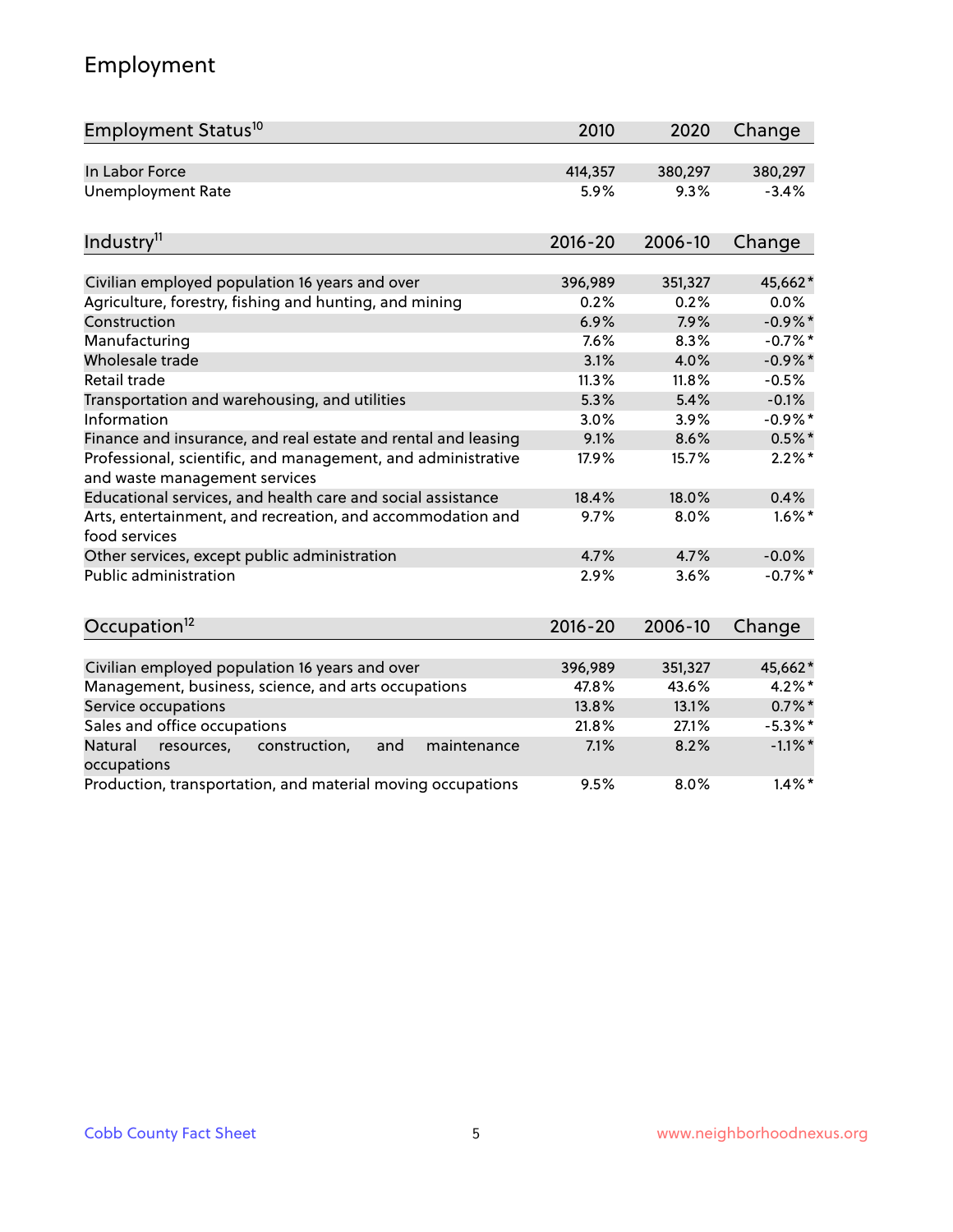# Employment, continued...

| Class of Worker <sup>13</sup>                          | $2016 - 20$ | 2006-10 | Change     |
|--------------------------------------------------------|-------------|---------|------------|
| Civilian employed population 16 years and over         | 396,989     | 351,327 | 45,662*    |
| Private wage and salary workers                        | 84.0%       | 82.2%   | $1.8\%$ *  |
| Government workers                                     | 9.5%        | 11.8%   | $-2.2\%$ * |
| Self-employed in own not incorporated business workers | 6.3%        | 5.9%    | 0.4%       |
| <b>Unpaid family workers</b>                           | 0.1%        | 0.2%    | $-0.0%$    |
| Job Flows <sup>14</sup>                                | 2019        | 2010    | Change     |
|                                                        |             |         |            |
| Total Jobs in county                                   | 394,991     | 311,790 | 83,201     |
| Held by residents of county                            | 34.4%       | 37.4%   | $-3.0%$    |
| Held by non-residents of county                        | 65.6%       | 62.6%   | 3.0%       |
| Jobs by Industry Sector <sup>15</sup>                  | 2019        | 2010    | Change     |
|                                                        |             |         |            |
| Total Jobs in county                                   | 394,991     | 311,790 | 83,201     |
| <b>Goods Producing sectors</b>                         | 12.6%       | 11.8%   | 0.8%       |
| Trade, Transportation, and Utilities sectors           | 21.5%       | 22.6%   | $-1.1%$    |
| All Other Services sectors                             | 65.9%       | 65.6%   | 0.2%       |
| Total Jobs in county held by county residents          | 135,924     | 116,584 | 19,340     |
| <b>Goods Producing sectors</b>                         | 11.4%       | 11.2%   | 0.3%       |
| Trade, Transportation, and Utilities sectors           | 18.5%       | 17.3%   | 1.2%       |
| All Other Services sectors                             | 70.1%       | 71.5%   | $-1.4%$    |
| Jobs by Earnings <sup>16</sup>                         | 2019        | 2010    | Change     |
| Total Jobs in county                                   | 394,991     | 311,790 | 83,201     |
| Jobs with earnings \$1250/month or less                | 21.1%       | 23.8%   | $-2.7%$    |
| Jobs with earnings \$1251/month to \$3333/month        | 29.5%       | 35.4%   | $-6.0%$    |
| Jobs with earnings greater than \$3333/month           | 49.5%       | 40.8%   | 8.7%       |
|                                                        |             |         |            |
| Total Jobs in county held by county residents          | 135,924     | 116,584 | 19,340     |
| Jobs with earnings \$1250/month or less                | 21.4%       | 23.9%   | $-2.5%$    |
| Jobs with earnings \$1251/month to \$3333/month        | 29.6%       | 34.3%   | $-4.7%$    |
| Jobs with earnings greater than \$3333/month           | 49.0%       | 41.8%   | 7.2%       |
| Jobs by Age of Worker <sup>17</sup>                    | 2019        | 2010    | Change     |
|                                                        |             |         |            |
| Total Jobs in county                                   | 394,991     | 311,790 | 83,201     |
| Jobs with workers age 29 or younger                    | 23.4%       | 22.9%   | 0.5%       |
| Jobs with workers age 30 to 54                         | 55.3%       | 60.6%   | $-5.2%$    |
| Jobs with workers age 55 or older                      | 21.2%       | 16.5%   | 4.7%       |
| Total Jobs in county held by county residents          | 135,924     | 116,584 | 19,340     |
| Jobs with workers age 29 or younger                    | 22.9%       | 21.6%   | 1.2%       |
| Jobs with workers age 30 to 54                         | 53.8%       | 59.5%   | $-5.7%$    |
| Jobs with workers age 55 or older                      | 23.4%       | 18.8%   | 4.5%       |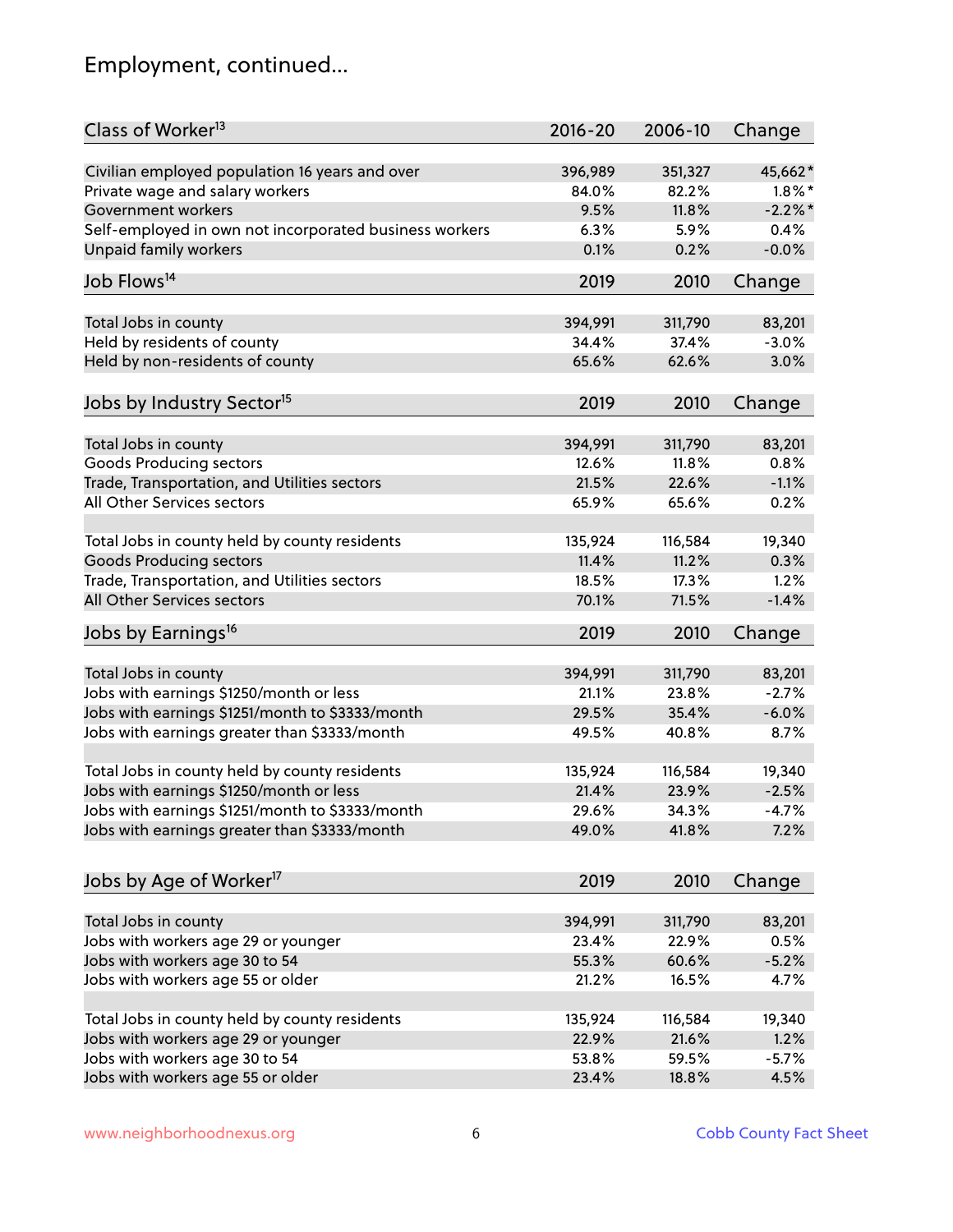#### Education

| Early Learning <sup>18</sup>                        |                 |                 | 2022                 |
|-----------------------------------------------------|-----------------|-----------------|----------------------|
| Licensed Capacity of Early Learning Centers         |                 |                 | 27,227               |
| Licenced capacity per 1,000 children ages 0-4       |                 |                 | 609.3                |
| School Enrollment <sup>19</sup>                     | 2022            | 2010            | Change               |
|                                                     |                 |                 |                      |
| Enrolled in Public School                           | 115,660         | 115,097         | 563                  |
| White                                               | 33.4%           | 44.4%           | $-11.0%$             |
| <b>Black or African-American</b>                    | 30.6%           | 33.2%           | $-2.6%$              |
| Asian                                               | 5.5%            | 4.9%            | 0.6%                 |
| Native American                                     | 0.2%            | 0.4%            | $-0.2%$              |
| Pacific Islander                                    | 0.1%            | 0.1%            | 0.1%                 |
| <b>Biracial or Multi-Racial</b>                     | 4.8%            | 0.2%            | 4.6%                 |
| Hispanic or Latino                                  | 25.5%           | 16.9%           | 8.6%                 |
| Georgia Milestones: 3rd Grade Reading <sup>20</sup> |                 |                 | 2019                 |
|                                                     |                 |                 |                      |
| Number of Students Tested                           |                 |                 | 8,723                |
| Proficient or Distinguished                         |                 |                 | 48.4%                |
| Georgia Milestones: 8th Grade Math <sup>21</sup>    |                 |                 | 2019                 |
| Number of Students Tested                           |                 |                 | 9,015                |
|                                                     |                 |                 | 55.4%                |
| Proficient or Distinguished                         |                 |                 |                      |
| Graduation Rates <sup>22</sup>                      | 2021            | 2012            | Change               |
|                                                     |                 |                 |                      |
| Cohort                                              | 9,574<br>87.2%  | 9,310           | 264                  |
| <b>High School Graduation Rate</b>                  |                 | 75.2%           | 11.9%                |
| Educational Attainment <sup>23</sup>                | $2016 - 20$     | 2006-10         | Change               |
|                                                     |                 |                 |                      |
| Population 25 years and over<br>Less than 9th grade | 510,668<br>3.7% | 440,089<br>4.2% | 70,579*<br>$-0.5%$ * |
| 9th to 12th grade, no diploma                       | 3.7%            | 5.7%            | $-2.0\%$ *           |
| High school graduate (includes equivalency)         | 18.4%           | 20.4%           | $-2.0\%$ *           |
| Some college, no degree                             | 18.7%           | 19.6%           | $-0.9\%$ *           |
| Associate's degree                                  | 7.0%            | 6.3%            | $0.7%$ *             |
| Bachelor's degree                                   | 30.8%           | 29.3%           | $1.6\%$ *            |
|                                                     |                 |                 |                      |
| Graduate or professional degree                     | 17.6%           | 14.6%           | $3.0\%$ *            |
| Percent high school graduate or higher              | 92.6%           | 90.2%           | $2.4\%$ *            |
| Percent bachelor's degree or higher                 | 48.4%           | 43.8%           | 4.6%*                |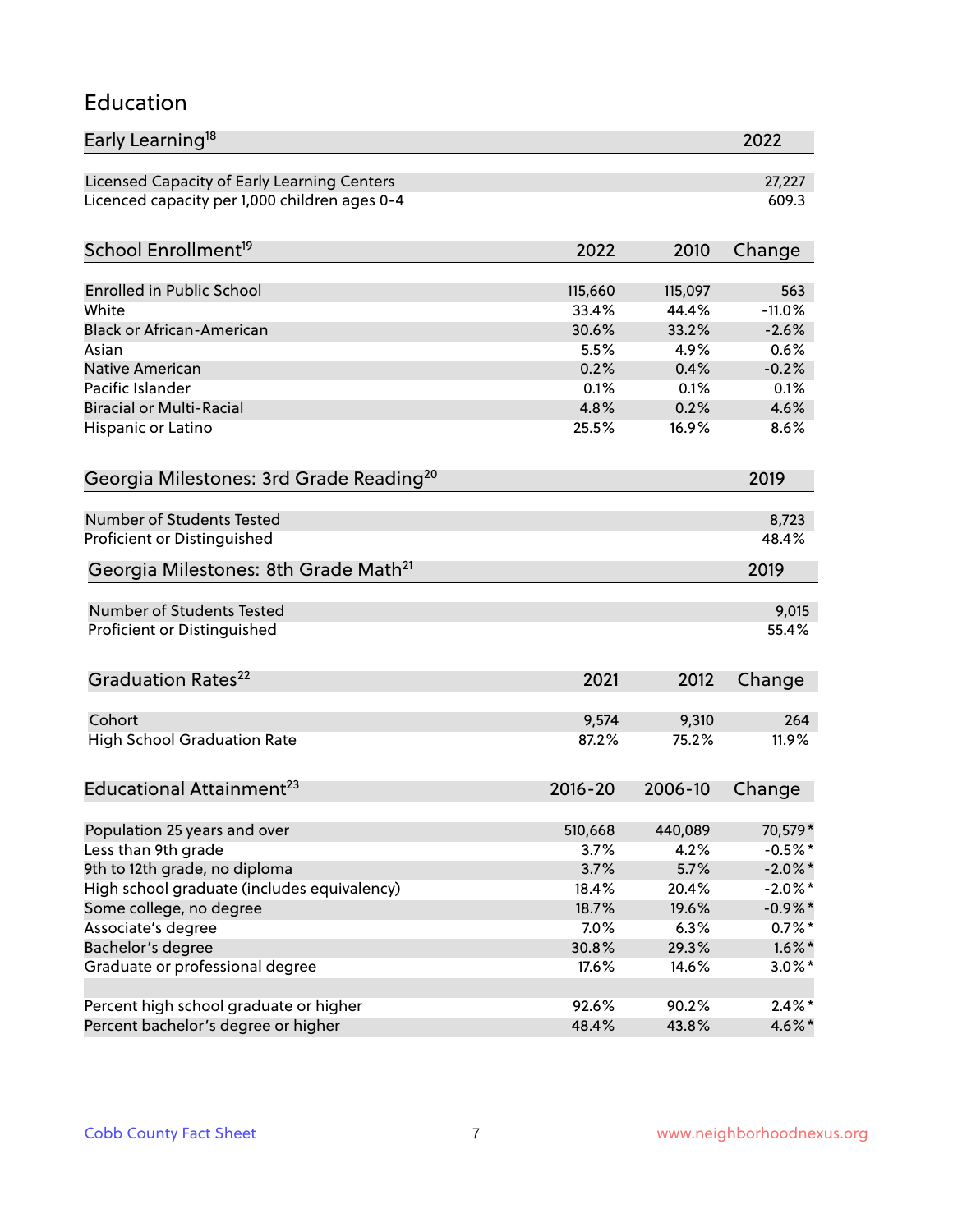#### Housing

| Households by Type <sup>24</sup>                     | 2016-20      | 2006-10      | Change                |
|------------------------------------------------------|--------------|--------------|-----------------------|
|                                                      |              |              |                       |
| <b>Total households</b>                              | 283,359      | 256,741      | 26,618*               |
| Family households (families)                         | 67.2%        | 67.8%        | $-0.6%$               |
| With own children under 18 years                     | 30.6%        | 34.3%        | $-3.7\%$ *            |
| Married-couple family                                | 50.2%        | 50.9%        | $-0.7%$               |
| With own children of the householder under 18 years  | 22.1%        | 24.7%        | $-2.5%$ *             |
| Male householder, no wife present, family            | 4.2%         | 4.5%         | $-0.3%$               |
| With own children of the householder under 18 years  | 1.8%         | 2.1%         | $-0.3%$               |
| Female householder, no husband present, family       | 12.8%        | 12.4%        | 0.3%                  |
| With own children of the householder under 18 years  | 6.6%         | 7.5%         | $-0.9\%$ *            |
| Nonfamily households                                 | 32.8%        | 32.2%        | 0.6%                  |
| Householder living alone                             | 25.7%        | 25.8%        | $-0.1%$               |
| 65 years and over                                    | 7.3%         | 5.4%         | $1.9\%$ *             |
|                                                      |              |              |                       |
| Households with one or more people under 18 years    | 33.6%        | 37.1%        | $-3.5%$ *             |
| Households with one or more people 65 years and over | 23.0%        | 15.7%        | $7.3\%$ *             |
|                                                      |              |              |                       |
| Average household size                               | 2.63         | 2.62         | 0.02                  |
| Average family size                                  | 3.19         | 3.18         | 0.02                  |
| Housing Occupancy <sup>25</sup>                      | 2016-20      | 2006-10      | Change                |
|                                                      |              |              |                       |
| Total housing units                                  | 302,537      | 283,198      | 19,339*               |
| Occupied housing units                               | 93.7%        | 90.7%        | $3.0\%$ *             |
| Vacant housing units                                 | 6.3%         | 9.3%         | $-3.0\%$ *            |
|                                                      |              |              |                       |
| Homeowner vacancy rate                               | 1.3          | 3.0          | $-1.6*$               |
| Rental vacancy rate                                  | 5.1          | 11.7         | $-6.6*$               |
|                                                      |              |              |                       |
| Units in Structure <sup>26</sup>                     | $2016 - 20$  | 2006-10      | Change                |
| Total housing units                                  | 302,537      | 283,198      | 19,339*               |
| 1-unit, detached                                     | 66.4%        | 66.4%        | $-0.0%$               |
| 1-unit, attached                                     | 8.7%         | 7.2%         | $1.5\%$ *             |
| 2 units                                              | 0.7%         | 1.2%         | $-0.5%$ *             |
| 3 or 4 units                                         | 1.9%         | 2.3%         | $-0.4\%$ *            |
| 5 to 9 units                                         | 5.0%         | 6.0%         | $-1.0\%$ *            |
| 10 to 19 units                                       | 7.5%         | 9.8%         |                       |
|                                                      |              |              | $-2.3\%$ *            |
| 20 or more units<br>Mobile home                      | 8.8%<br>1.0% | 5.8%<br>1.4% | $3.0\%$ *             |
| Boat, RV, van, etc.                                  | 0.0%         | 0.0%         | $-0.4\%$ *<br>$0.0\%$ |
|                                                      |              |              |                       |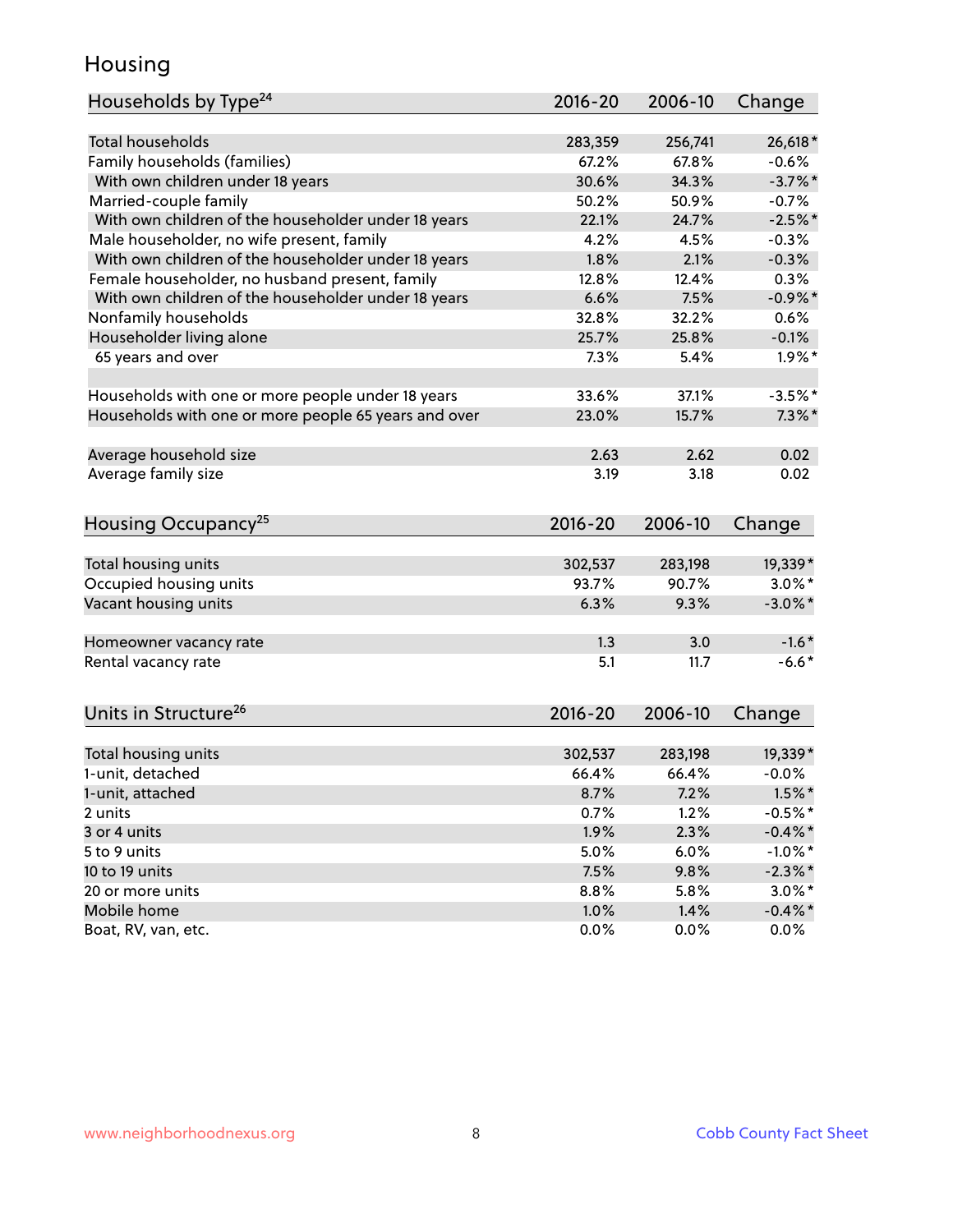# Housing, Continued...

| Year Structure Built <sup>27</sup>             | 2016-20     | 2006-10 | Change     |
|------------------------------------------------|-------------|---------|------------|
| Total housing units                            | 302,537     | 283,198 | 19,339*    |
| Built 2014 or later                            | 4.3%        | (X)     | (X)        |
| Built 2010 to 2013                             | 2.8%        | (X)     | (X)        |
| Built 2000 to 2009                             | 18.0%       | 18.5%   | $-0.5%$    |
| Built 1990 to 1999                             | 20.6%       | 22.3%   | $-1.7\%$ * |
| Built 1980 to 1989                             | 24.2%       | 27.0%   | $-2.8\%$ * |
| Built 1970 to 1979                             | 16.5%       | 16.3%   | 0.1%       |
| Built 1960 to 1969                             | 7.8%        | 8.8%    | $-1.0\%$ * |
| Built 1950 to 1959                             | 3.8%        | 4.7%    | $-0.9\%$ * |
| Built 1940 to 1949                             | 0.9%        | 1.4%    | $-0.5%$ *  |
| Built 1939 or earlier                          | 1.1%        | 0.9%    | $0.2\%$ *  |
| Housing Tenure <sup>28</sup>                   | 2016-20     | 2006-10 | Change     |
| Occupied housing units                         | 283,359     | 256,741 | 26,618*    |
| Owner-occupied                                 | 65.8%       | 69.6%   | $-3.8\%$ * |
| Renter-occupied                                | 34.2%       | 30.4%   | $3.8\%$ *  |
| Average household size of owner-occupied unit  | 2.73        | 2.71    | $0.02*$    |
| Average household size of renter-occupied unit | 2.46        | 2.42    | 0.04       |
| Residence 1 Year Ago <sup>29</sup>             | 2016-20     | 2006-10 | Change     |
| Population 1 year and over                     | 747,432     | 667,373 | 80,059*    |
| Same house                                     | 84.6%       | 81.5%   | $3.1\%$ *  |
| Different house in the U.S.                    | 14.7%       | 17.9%   | $-3.2\%$ * |
| Same county                                    | 7.2%        | 9.0%    | $-1.8\%$ * |
| Different county                               | 7.5%        | 8.9%    | $-1.4\%$ * |
| Same state                                     | 4.8%        | 4.9%    | $-0.1%$    |
| Different state                                | 2.7%        | 4.0%    | $-1.2\%$ * |
| Abroad                                         | 0.7%        | 0.6%    | 0.1%       |
| Value of Housing Unit <sup>30</sup>            | 2016-20     | 2006-10 | Change     |
| Owner-occupied units                           | 186,378     | 178,606 | $7,772*$   |
| Less than \$50,000                             | 2.1%        | 2.3%    | $-0.2%$    |
| \$50,000 to \$99,999                           | 2.8%        | 4.1%    | $-1.3\%$ * |
| \$100,000 to \$149,999                         | 8.9%        | 15.8%   | $-6.9\%$ * |
| \$150,000 to \$199,999                         | 15.8%       | 24.3%   | $-8.5%$ *  |
| \$200,000 to \$299,999                         | 27.0%       | 26.7%   | 0.4%       |
| \$300,000 to \$499,999                         | 29.6%       | 18.8%   | 10.9%*     |
| \$500,000 to \$999,999                         | 12.0%       | 7.0%    | $5.0\%$ *  |
| \$1,000,000 or more                            | 1.7%        | 1.1%    | $0.6\% *$  |
| Median (dollars)                               | 273,900     | 211,000 | 62,900*    |
| Mortgage Status <sup>31</sup>                  | $2016 - 20$ | 2006-10 | Change     |
| Owner-occupied units                           | 186,378     | 178,606 | $7,772*$   |
| Housing units with a mortgage                  | 72.8%       | 81.2%   | $-8.4\%$ * |
| Housing units without a mortgage               | 27.2%       | 18.8%   | $8.4\% *$  |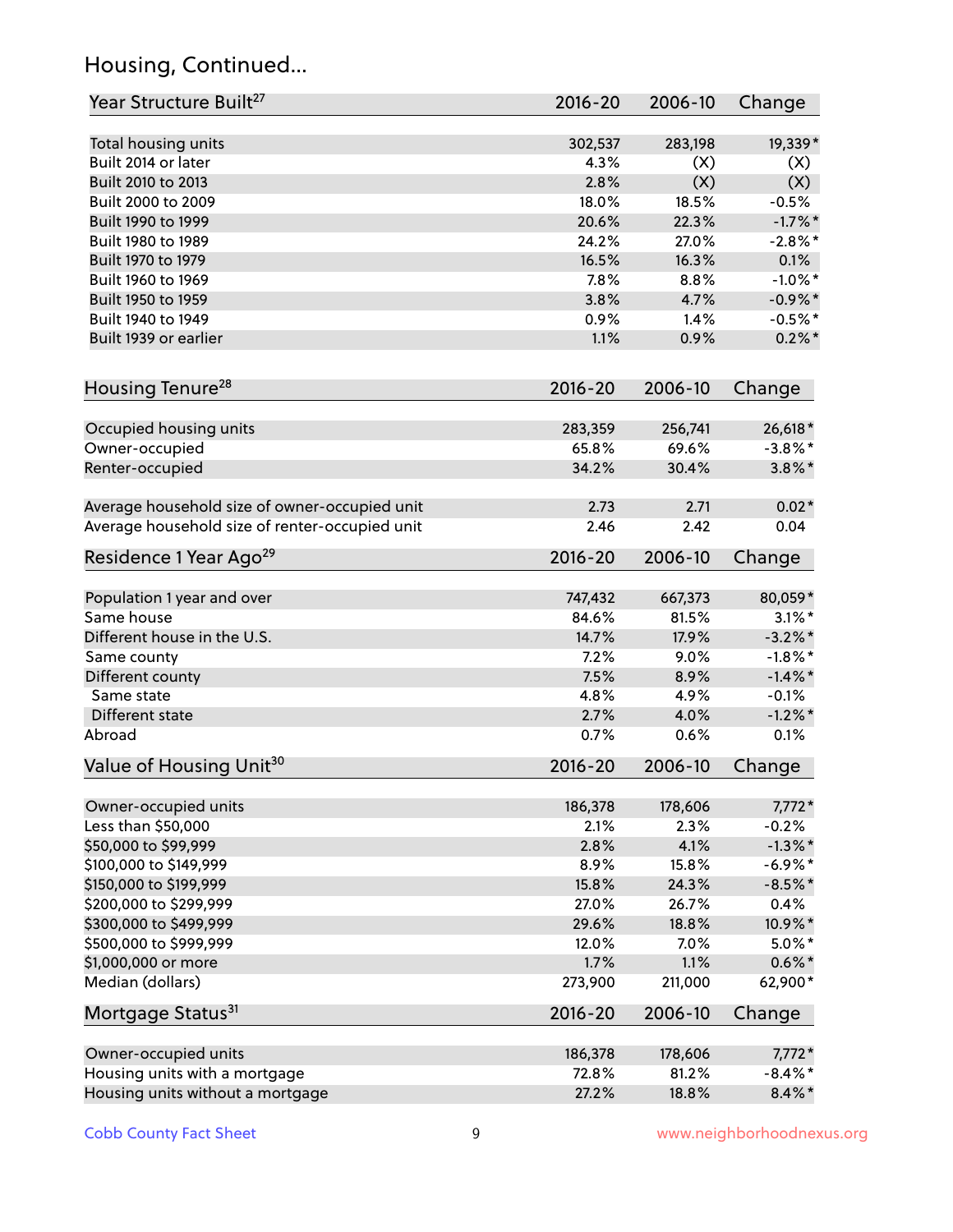# Housing, Continued...

| Selected Monthly Owner Costs <sup>32</sup>                                            | $2016 - 20$ | 2006-10 | Change     |
|---------------------------------------------------------------------------------------|-------------|---------|------------|
| Housing units with a mortgage                                                         | 135,711     | 145,067 | $-9,356*$  |
| Less than \$300                                                                       | 0.2%        | 0.1%    | $0.2\%$ *  |
| \$300 to \$499                                                                        | 0.6%        | 0.8%    | $-0.3\%$ * |
| \$500 to \$999                                                                        | 10.9%       | 11.0%   | $-0.0%$    |
| \$1,000 to \$1,499                                                                    | 28.9%       | 28.5%   | 0.4%       |
| \$1,500 to \$1,999                                                                    | 25.3%       | 27.9%   | $-2.6\%$ * |
| \$2,000 to \$2,999                                                                    | 23.9%       | 22.1%   | $1.7\%$ *  |
| \$3,000 or more                                                                       | 10.3%       | 9.6%    | 0.7%       |
| Median (dollars)                                                                      | 1,672       | 1,652   | $20*$      |
| Housing units without a mortgage                                                      | 50,667      | 33,539  | 17,128 *   |
| Less than \$150                                                                       | 1.1%        | 1.3%    | $-0.1%$    |
| \$150 to \$249                                                                        | 6.4%        | 10.5%   | $-4.1\%$ * |
| \$250 to \$349                                                                        | 18.9%       | 20.9%   | $-2.0\%$ * |
| \$350 to \$499                                                                        | 28.1%       | 32.1%   | $-4.0\%$ * |
| \$500 to \$699                                                                        | 25.9%       | 21.6%   | 4.3%*      |
| \$700 or more                                                                         | 19.6%       | 13.6%   | $6.0\%$ *  |
| Median (dollars)                                                                      | 474         | 427     | $47*$      |
| Selected Monthly Owner Costs as a Percentage of<br>Household Income <sup>33</sup>     | $2016 - 20$ | 2006-10 | Change     |
| Housing units with a mortgage (excluding units where<br>SMOCAPI cannot be computed)   | 135,071     | 144,488 | $-9,417*$  |
| Less than 20.0 percent                                                                | 54.6%       | 38.4%   | 16.2%*     |
| 20.0 to 24.9 percent                                                                  | 14.2%       | 16.6%   | $-2.4\%$ * |
| 25.0 to 29.9 percent                                                                  | 9.2%        | 11.7%   | $-2.4\%$ * |
| 30.0 to 34.9 percent                                                                  | 5.6%        | 8.3%    | $-2.7\%$ * |
| 35.0 percent or more                                                                  | 16.3%       | 25.0%   | $-8.7\%$ * |
| Not computed                                                                          | 640         | 579     | 61         |
| Housing unit without a mortgage (excluding units where<br>SMOCAPI cannot be computed) | 50,028      | 33,311  | 16,717*    |
| Less than 10.0 percent                                                                | 65.2%       | 54.0%   | $11.1\%$ * |
| 10.0 to 14.9 percent                                                                  | 14.9%       | 17.8%   | $-2.9%$ *  |
| 15.0 to 19.9 percent                                                                  | 7.0%        | 10.4%   | $-3.4\%$ * |
| 20.0 to 24.9 percent                                                                  | 3.0%        | 5.2%    | $-2.2\%$ * |
| 25.0 to 29.9 percent                                                                  | 2.4%        | 2.9%    | $-0.5%$    |
| 30.0 to 34.9 percent                                                                  | 1.6%        | 1.6%    | $-0.0%$    |
| 35.0 percent or more                                                                  | 6.0%        | 8.0%    | $-2.0\%$ * |
| Not computed                                                                          | 639         | 228     | 411*       |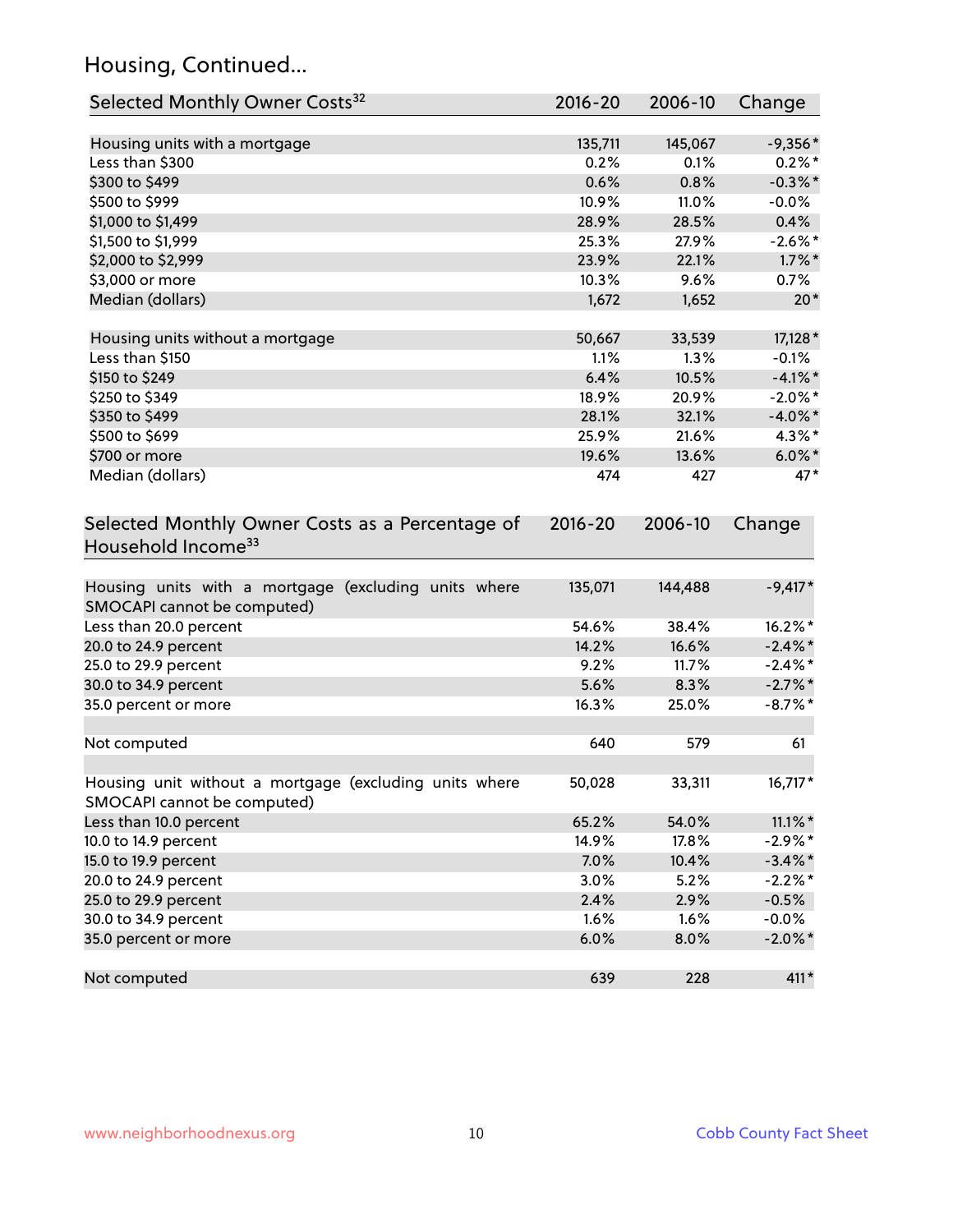# Housing, Continued...

| Gross Rent <sup>34</sup>                                                       | 2016-20     | 2006-10 | Change     |
|--------------------------------------------------------------------------------|-------------|---------|------------|
|                                                                                |             |         |            |
| Occupied units paying rent                                                     | 94,716      | 76,021  | 18,695*    |
| Less than \$200                                                                | 0.3%        | 0.4%    | $-0.2%$    |
| \$200 to \$499                                                                 | 1.5%        | 3.2%    | $-1.7\%$ * |
| \$500 to \$749                                                                 | 3.8%        | 16.4%   | $-12.5%$ * |
| \$750 to \$999                                                                 | 14.3%       | 39.8%   | $-25.5%$ * |
| \$1,000 to \$1,499                                                             | 52.3%       | 32.7%   | 19.7%*     |
| \$1,500 to \$1,999                                                             | 20.9%       | 5.7%    | 15.2%*     |
| \$2,000 or more                                                                | 6.9%        | $1.9\%$ | $5.1\%$ *  |
| Median (dollars)                                                               | 1,264       | 933     | 331*       |
| No rent paid                                                                   | 2,265       | 2,114   | 151        |
| Gross Rent as a Percentage of Household Income <sup>35</sup>                   | $2016 - 20$ | 2006-10 | Change     |
| Occupied units paying rent (excluding units where GRAPI<br>cannot be computed) | 92,971      | 74,739  | 18,232*    |
| Less than 15.0 percent                                                         | 12.5%       | 12.1%   | 0.4%       |
| 15.0 to 19.9 percent                                                           | 15.6%       | 13.7%   | $2.0\%$ *  |
| 20.0 to 24.9 percent                                                           | 14.5%       | 13.2%   | $1.3\%$ *  |
| 25.0 to 29.9 percent                                                           | 11.2%       | 11.3%   | $-0.1%$    |
| 30.0 to 34.9 percent                                                           | 10.2%       | 9.4%    | 0.7%       |
| 35.0 percent or more                                                           | 35.9%       | 40.2%   | $-4.3\%$ * |
| Not computed                                                                   | 4,010       | 3,396   | $614*$     |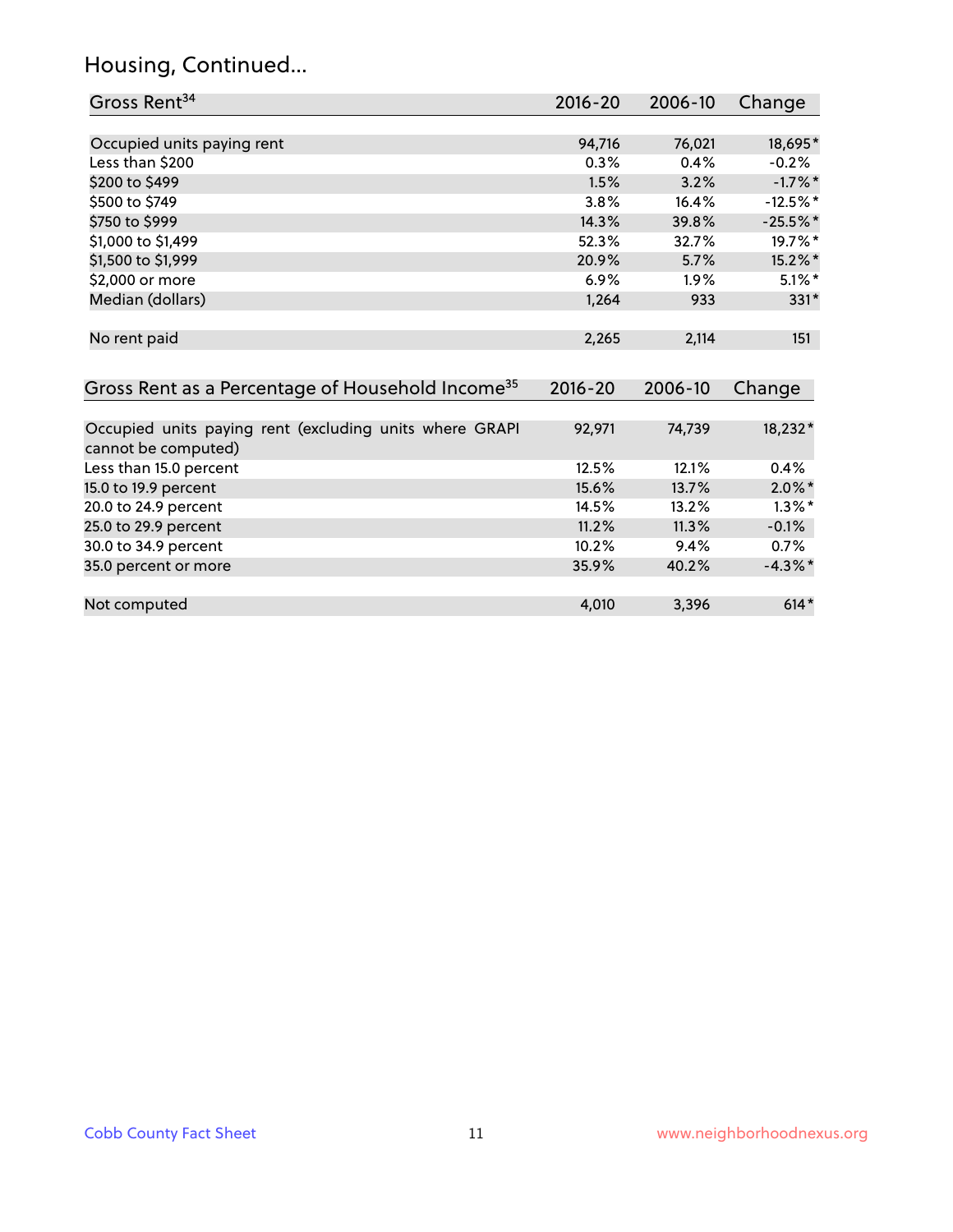# Community Involvement

| Voter Registration and Turnout <sup>36</sup> | 2020    |
|----------------------------------------------|---------|
|                                              |         |
| Active registered voters                     | 531.695 |
| Number voted in Presidential election        | 392.782 |
| Percent voted in Presidential election       | 73.9%   |

#### Transportation

| Commuting to Work <sup>37</sup>           | 2016-20     | 2006-10 | Change     |
|-------------------------------------------|-------------|---------|------------|
|                                           |             |         |            |
| Workers 16 years and over                 | 389,989     | 344,176 | 45,813*    |
| Car, truck, or van - drove alone          | 77.0%       | 80.7%   | $-3.7%$ *  |
| Car, truck, or van - carpooled            | 7.4%        | 9.7%    | $-2.2\%$ * |
| Public transportation (excluding taxicab) | $0.9\%$     | $1.6\%$ | $-0.7\%$ * |
| Walked                                    | 1.1%        | 1.1%    | $0.0\%$    |
| Other means                               | $2.0\%$     | 1.1%    | $0.9\%*$   |
| Worked at home                            | 11.5%       | 5.9%    | $5.7\%$ *  |
|                                           |             |         |            |
| Mean travel time to work (minutes)        | 31.2        | 29.7    | $1.5*$     |
|                                           |             |         |            |
| Vehicles Available <sup>38</sup>          | $2016 - 20$ | 2006-10 | Change     |
|                                           |             |         |            |
| Occupied housing units                    | 283,359     | 256,741 | 26,618*    |
| No vehicles available                     | 3.6%        | $3.7\%$ | $-0.2%$    |
| 1 vehicle available                       | 31.0%       | 33.3%   | $-2.3\%$ * |
| 2 vehicles available                      | 42.4%       | 42.8%   | $-0.3%$    |
| 3 or more vehicles available              | 23.0%       | 20.2%   | $2.8\%*$   |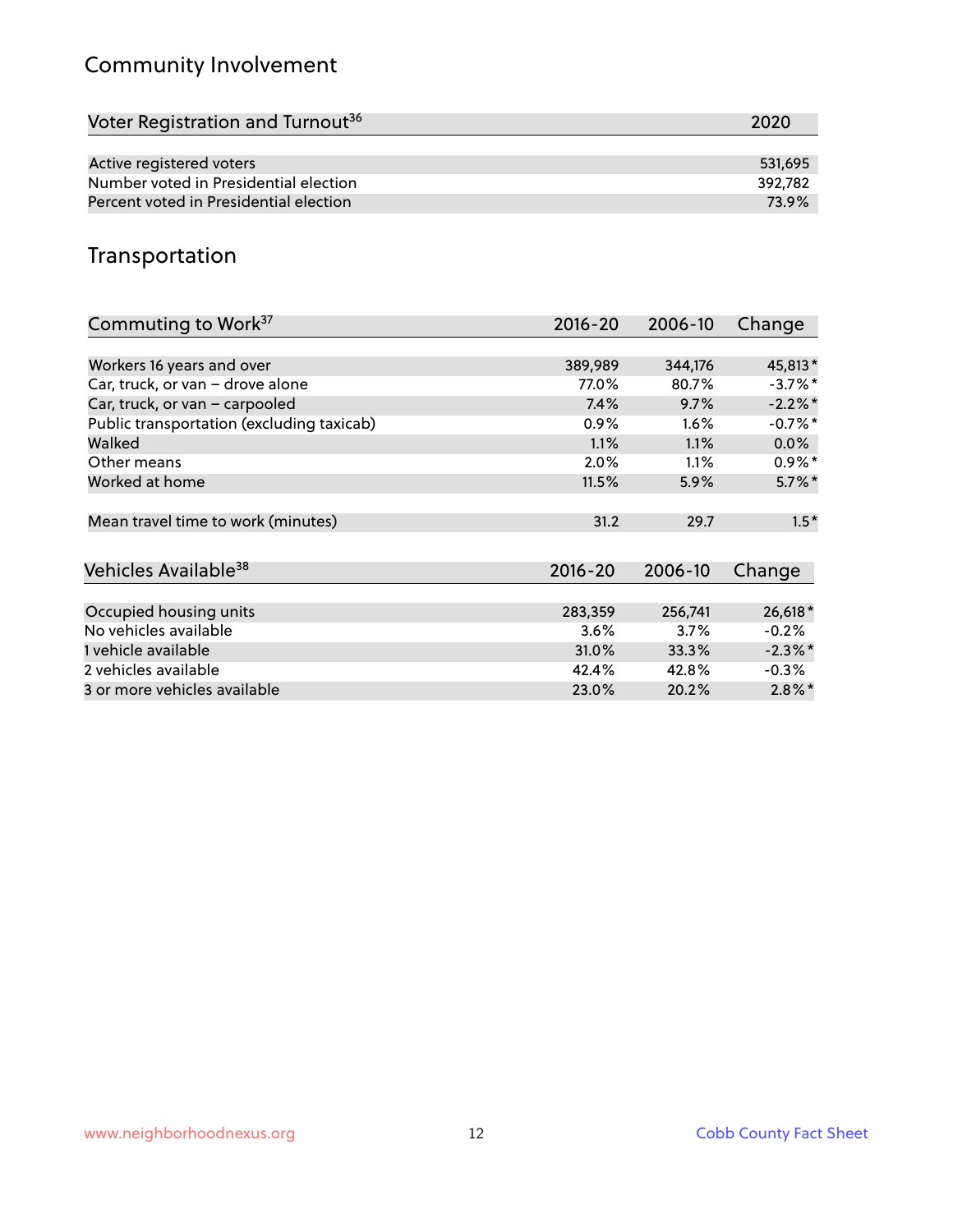#### Health

| Health Insurance coverage <sup>39</sup> | 2016-20 |
|-----------------------------------------|---------|
|-----------------------------------------|---------|

| Civilian Noninstitutionalized Population                | 751,503 |
|---------------------------------------------------------|---------|
| With health insurance coverage                          | 87.8%   |
| With private health insurance coverage                  | 74.8%   |
| With public health coverage                             | 22.4%   |
| No health insurance coverage                            | 12.2%   |
| Civilian Noninstitutionalized Population Under 19 years | 188,339 |
| No health insurance coverage                            | 8.6%    |
| Civilian Noninstitutionalized Population 19 to 64 years | 471,373 |
| In labor force:                                         | 388,045 |
| Employed:                                               | 370,402 |
| With health insurance coverage                          | 86.4%   |
| With private health insurance coverage                  | 48.5%   |
| With public coverage                                    | 3.7%    |
| No health insurance coverage                            | 13.6%   |
| Unemployed:                                             | 17,643  |
| With health insurance coverage                          | 58.1%   |
| With private health insurance coverage                  | 48.5%   |
| With public coverage                                    | 12.8%   |
| No health insurance coverage                            | 41.9%   |
| Not in labor force:                                     | 83,328  |
| With health insurance coverage                          | 79.7%   |
| With private health insurance coverage                  | 65.0%   |
| With public coverage                                    | 20.2%   |
| No health insurance coverage                            | 20.3%   |

# **Health Factors Most Recent** And The Control of the Control of The Control of The Control of The Control of The Control of The Control of The Control of The Control of The Control of The Control of The Control of The Contr

| Premature Death (YPLL before age 75 per 100,000 population, age-adjusted) <sup>40</sup> | 5,632.0  |
|-----------------------------------------------------------------------------------------|----------|
| Average number of Physically Unhealthy Days <sup>41</sup>                               | 3.6      |
| Average number of Mentally Unhealthy Days <sup>42</sup>                                 | 4.4      |
| Low Birthweight Births <sup>43</sup>                                                    | $8.6\%$  |
| Diabetes Prevalence <sup>44</sup>                                                       | $10.0\%$ |
| HIV Prevalence (per 100,000 population) <sup>45</sup>                                   | 525.8    |
| Rate, Deduplicated ER Visits for Asthma, Ages 0-17 <sup>46</sup>                        | 962.5    |